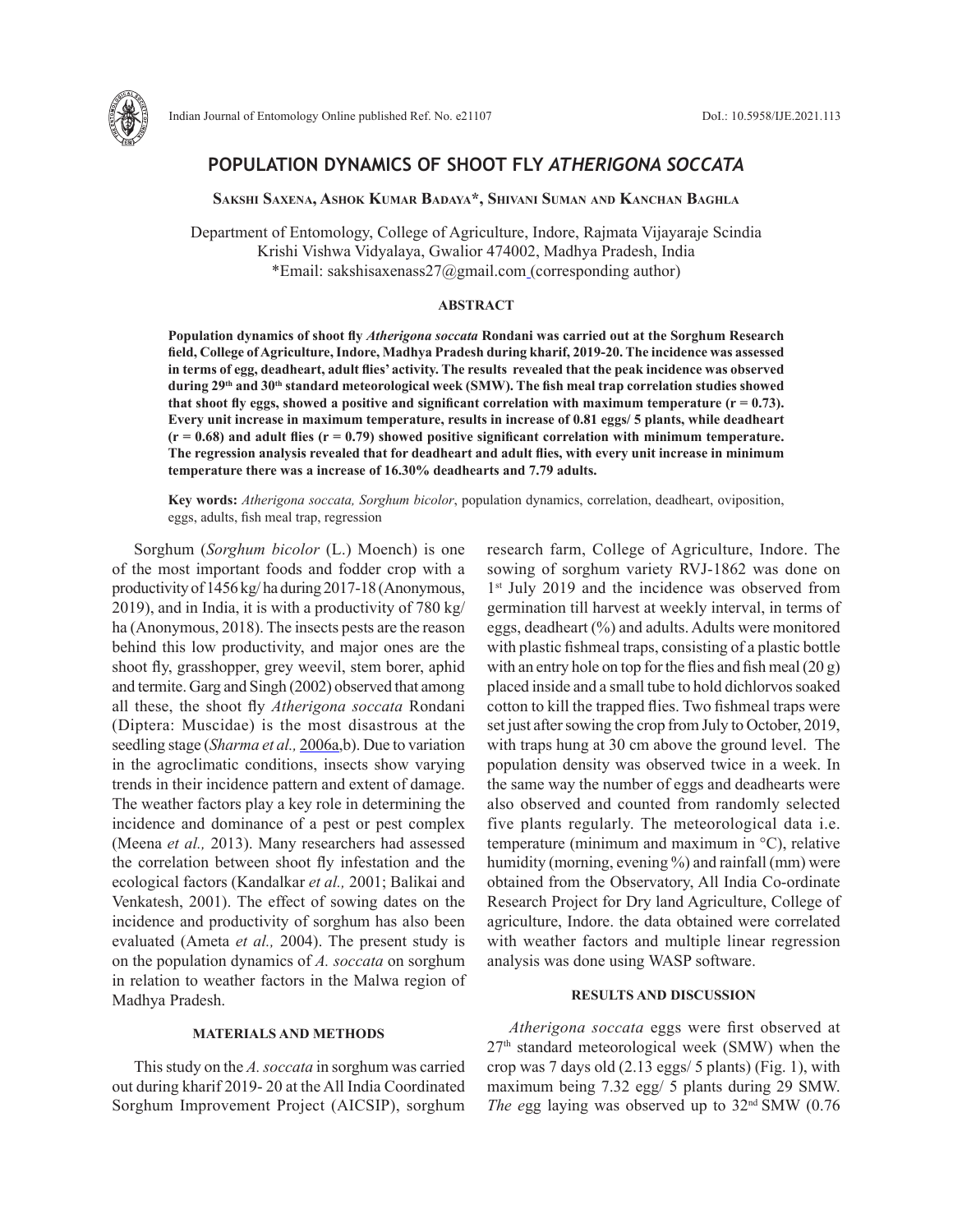

Fig. 1. Population dynamics of *A. soccata* Fig. 1 Population dynamics of *A. soccata*

egg/ 5 plant). Correlation coefficients of occurrence of eggs with maximum temperature showed a significant fl positive correlation ( $r = 0.86$ ) while with the morning relative humidity-RH, its value was 0.74, with evening  $\frac{1}{(23-29)}$ RH it was  $0.54$ , with rainfall it was  $-0.62$  (Table 1). Regression equations  $Y=0.737x-18.18$  ( $R^2 = 0.458$ ) revealed that with every unit increase in maximum  $\frac{1}{\text{positive}}$ temperature, there was an increase of 0.81 egg/ 5 plants.  $\frac{1}{\sin\theta}$ Folane et al.  $(2014)$  observed egg laying on  $14<sup>th</sup>$  and  $21<sup>st</sup>$  days after seedling emergence, and showing a significant positive correlation with deadhearts. Similar observations by Sonawane (2017) that the initiation of shoot fly eggs and deadheart, was during  $26<sup>th</sup>$  and  $27<sup>th</sup>$ SMW, respectively.

The incidence of *A.soccata* was first observed during the 27th SMW (4.12% deadheart), and was observed till the vegetative stage up to  $34<sup>th</sup>$  standard week (26 August 2019 i.e.) (Fig. 1); maximum deadhearts (55.43%) were found during  $30<sup>th</sup>$  SMW (i.e. 23- 29, July); and this declined from  $30<sup>th</sup>$  SMW to nil during  $35<sup>th</sup>$  SMW ( $27<sup>th</sup>$ August- 2nd September 2019). Correlation analyses of deadhearts with weather factors revealed that minimum temperature exhibited a significant positive correlation  $(r = 0.86)$ , while maximum temperature was with a positive nonsignificant correlation  $(r = 0.68)$ ; morning relative humidity (-0.49), evening relative humidity (-0.29), rainfall (-.057) and number of rainy days (-0.40)

revealed a negative non-significant correlation (Table 1). The regression equations Y=16.38x-354.9 ( $R^2$  = 0.743) showed that for every unit increase in temperature there was an increase of 16.30% deadhearts. These results agree with those of Raigar et al. (2002) that infestation initiated a week after germination, and was maximum during second week of August, reaching up to 55.99%. The present findings partially agree with those of Kandalkar et al. (2001) who revealed that the peak incidence was from 13 to 41 days after germination, with a significant negative correlation with minimum temperature values.

*Atherigona soccata* adults got trapped in fish meal trap when the crop was one week old and it rose to 7 flies/ trap during the  $27<sup>th</sup>$  SMW (2- 8 July, 19) (Fig. 1), with maximum being  $32/$  trap during  $30<sup>th</sup>$  SMW  $(23-29 \text{ July},19)$  and reduced gradually up to  $34^{\text{th}}$  SMW (4 flies/ trap). Correlation coefficients with minimum temperature was 0.79, and it was significant and positive, while other weather factors exhibited nonsignificant values (Table 2). The regression equation  $Y=7.79x-164.3$  ( $R<sup>2</sup>= 0.531$ ) revealed that with every unit increase in minimum temperature there was an increase of 7.79 adults. Singh et al. (2017) observed a peak incidence during kharif season- August, and was active from 27<sup>th</sup> to 44<sup>th</sup> SMW. Similar observations were made by Vaidya and Sabale (2007). The weather parameters viz., maximum temperature, morning RH, and bright sunshine hours had a significant positive correlation with adult catches; while minimum temperature, afternoon RH and rainfall intensity showed significant negative correlation with egg laying and adult catches.

## **ACKNOWLEDGEMENTS**

Authors thank to Dr R K Choudhary, Head, Department of Entomology and members of advisory committee for their guidance and encouragement. Authors also acknowledge Dr Ashok Krishna, Dean, College Agriculture, Indore for providing facilities.

Table 1. Correlation/ regression coefficients- weather factors vs *A. soccata* (kharif 2019)

| S.No. | Shoot fly             | Correlation    | Temperature              | Temperature              | Regression equations                      |
|-------|-----------------------|----------------|--------------------------|--------------------------|-------------------------------------------|
|       |                       | coefficient(r) | maximum $(°C)$           | minimum $(^{\circ}C)$    |                                           |
|       | No. of egg/ $5$ plant | <b>Byx</b>     | $0.86*$                  | $\overline{\phantom{a}}$ | $Y=0.737x-18.18$ (R <sup>2</sup> = 0.458) |
|       |                       | R              | 0.81                     | $\overline{\phantom{a}}$ |                                           |
|       | Deadheart $(\% )$     | <b>Byx</b>     | $\qquad \qquad$          | $0.86*$                  | $Y=16.38x-354.9$ (R <sup>2</sup> = 0.743) |
|       |                       | R              | $\qquad \qquad$          | 16.3                     |                                           |
|       | Flies/trap            | <b>Byx</b>     | $\overline{\phantom{0}}$ | $0.79*$                  | $Y=7.79x-164.3$ (R <sup>2</sup> = 0.531)  |
|       |                       |                | $\overline{\phantom{0}}$ | 7.79                     |                                           |

\*Significant at  $p=0.05$ ;  $r =$  correlation coefficient; byx = regression coefficient